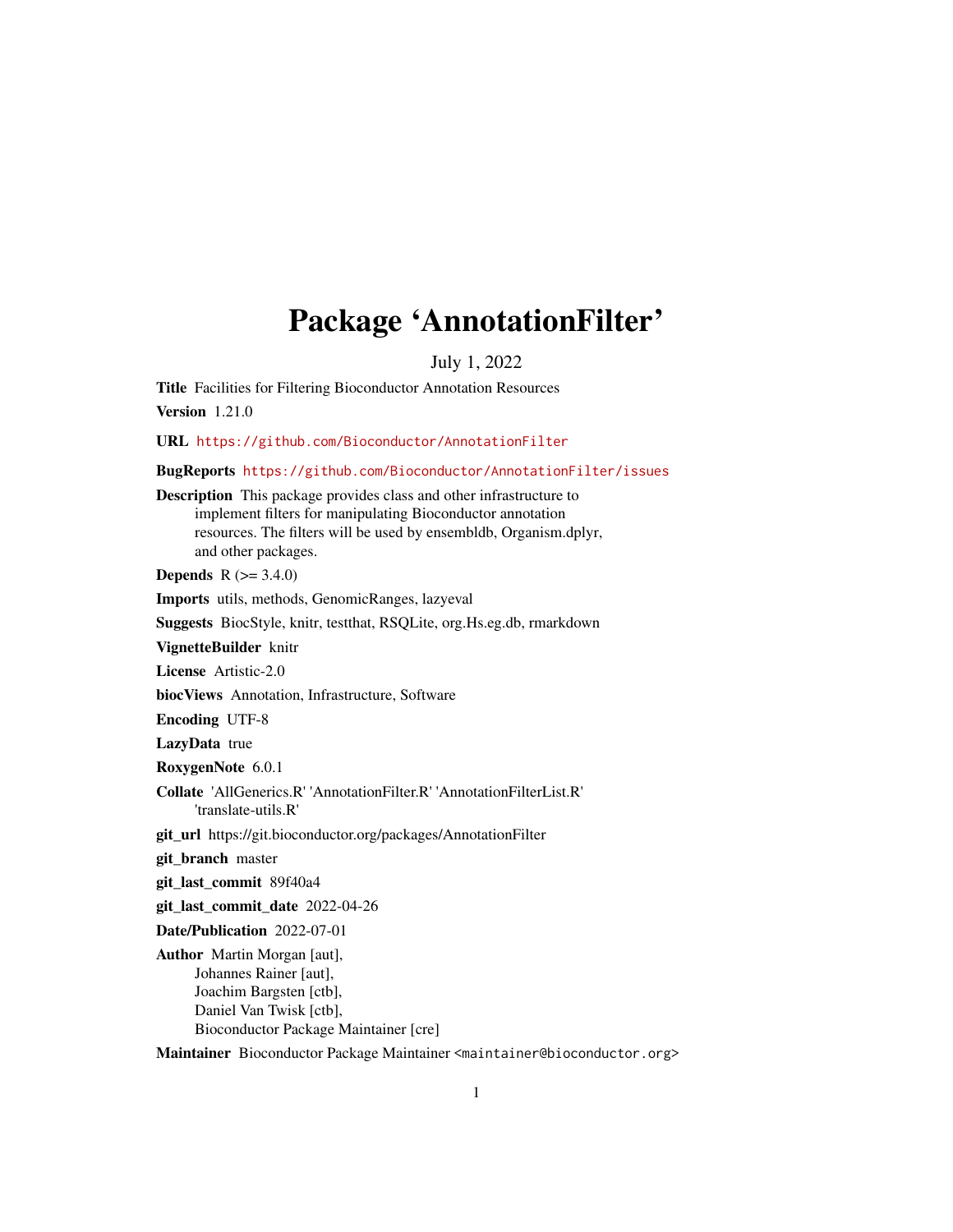## <span id="page-1-0"></span>R topics documented:

| Index | $\bullet$ |  |
|-------|-----------|--|
|       |           |  |
|       |           |  |
|       |           |  |

<span id="page-1-1"></span>AnnotationFilter *Filters for annotation objects*

#### <span id="page-1-2"></span>Description

The filters extending the base AnnotationFilter class represent a simple filtering concept for annotation resources. Each filter object is thought to filter on a single (database) table column using the provided values and the defined condition.

Filter instances created using the constructor functions (e.g. GeneIdFilter).

supportedFilters() lists all defined filters. It returns a two column data.frame with the filter class name and its default field. Packages using AnnotationFilter should implement the supportedFilters for their annotation resource object (e.g. for object = "EnsDb" in the ensembldb package) to list all supported filters for the specific resource.

condition() get the condition value for the filter object.

value() get the value for the filter object.

field() get the field for the filter object.

not() get the not for the filter object.

feature() get the feature for the GRangesFilter object.

Converts an AnnotationFilter object to a character(1) giving an equation that can be used as input to a dplyr filter.

AnnotationFilter *translates* a filter expression such as ~ gene\_id == "BCL2" into a filter object extending the [AnnotationFilter](#page-1-1) class (in the example a [GeneIdFilter](#page-1-2) object) or an [AnnotationFilterList](#page-4-1) if the expression contains multiple conditions (see examples below). Filter expressions have to be written in the form ~ <field> <condition> <value>, with <field> being the default field of the filter class (use the supportedFilter function to list all fields and filter classes), <condition> the logical expression and <value> the value for the filter.

#### Usage

```
CdsStartFilter(value, condition = "==", not = FALSE)
CdsEndFilter(value, condition = "==", not = FALSE)
ExonIdFilter(value, condition = "==", not = FALSE)
ExonNameFilter(value, condition = "==", not = FALSE)
ExonRankFilter(value, condition = "==", not = FALSE)
ExonStartFilter(value, condition = "==", not = FALSE)
ExonEndFilter(value, condition = "==", not = FALSE)
GeneIdFilter(value, condition = "==", not = FALSE)
```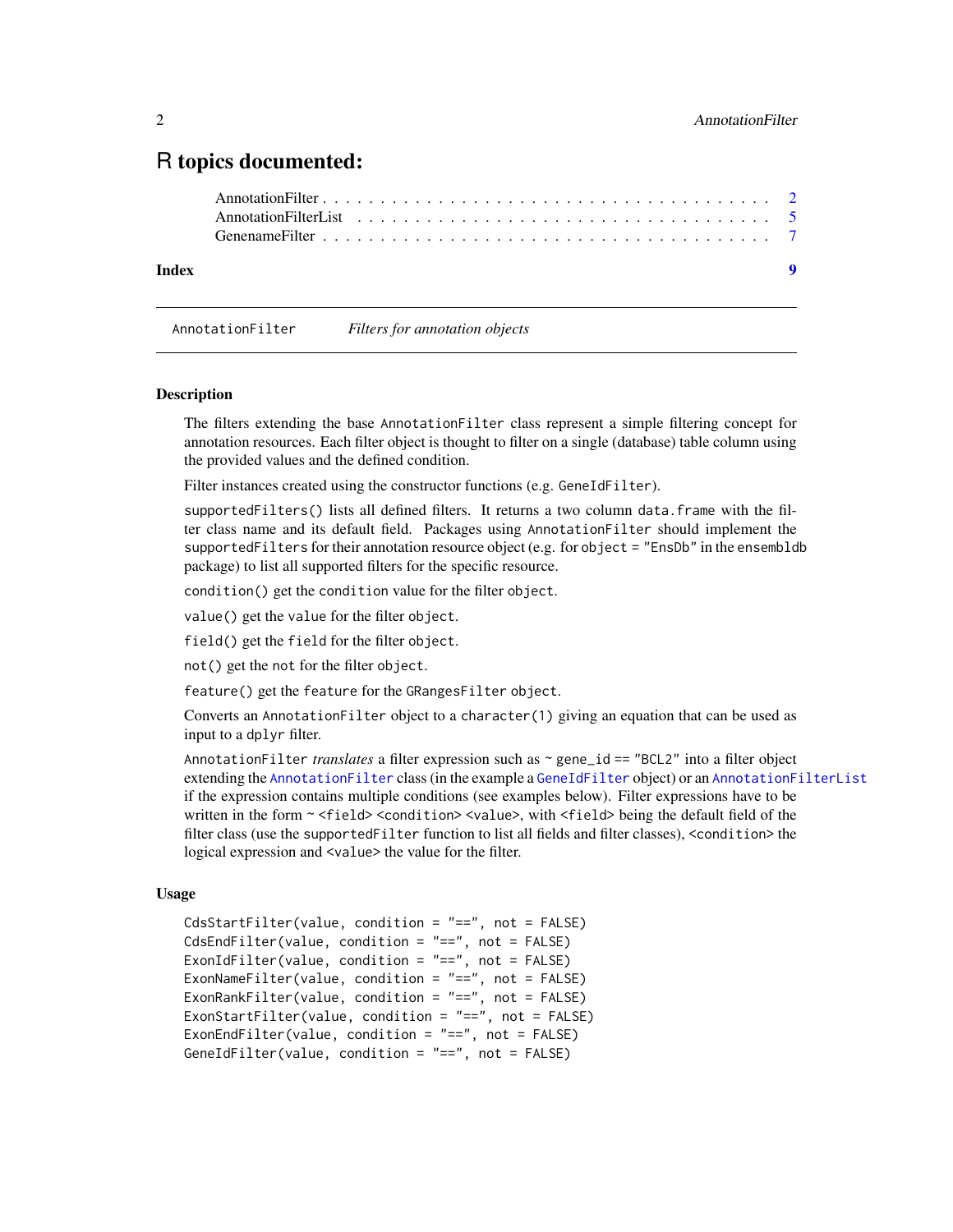```
GeneNameFilter(value, condition = "==", not = FALSE)
GeneBiotypeFilter(value, condition = "==", not = FALSE)
GeneStartFilter(value, condition = "==", not = FALSE)
GeneEndFilter(value, condition = "==", not = FALSE)
EntrezFilter(value, condition = "==", not = FALSE)
SymbolFilter(value, condition = "==", not = FALSE)
TxIdFilter(value, condition = "==", not = FALSE)TxNameFilter(value, condition = "==", not = FALSE)
TxBiotypeFilter(value, condition = "==", not = FALSE)
TxStartFilter(value, condition = "==", not = FALSE)
TxEndFilter(value, condition = "==", not = FALSE)
ProteinIdFilter(value, condition = "==", not = FALSE)
UniprotFilter(value, condition = "==", not = FALSE)
SeqNameFilter(value, condition = "==", not = FALSE)
SeqStrandFilter(value, condition = "==", not = FALSE)
## S4 method for signature 'AnnotationFilter'
condition(object)
## S4 method for signature 'AnnotationFilter'
value(object)
## S4 method for signature 'AnnotationFilter'
field(object)
## S4 method for signature 'AnnotationFilter'
not(object)
GRangesFilter(value, feature = "gene", type = c("any", "start", "end",
  "within", "equal"))
feature(object)
## S4 method for signature 'AnnotationFilter,missing'
convertFilter(object)
## S4 method for signature 'missing'
```

```
supportedFilters(object)
```
AnnotationFilter(expr)

#### Arguments

| object  | An AnnotationFilter object.                                                                                             |
|---------|-------------------------------------------------------------------------------------------------------------------------|
| value   | $character(), integer(), or GRanges() value for the filter$                                                             |
| feature | character(1) defining on what feature the GRanges Filter should be applied.<br>Choices could be "gene", "tx" or "exon". |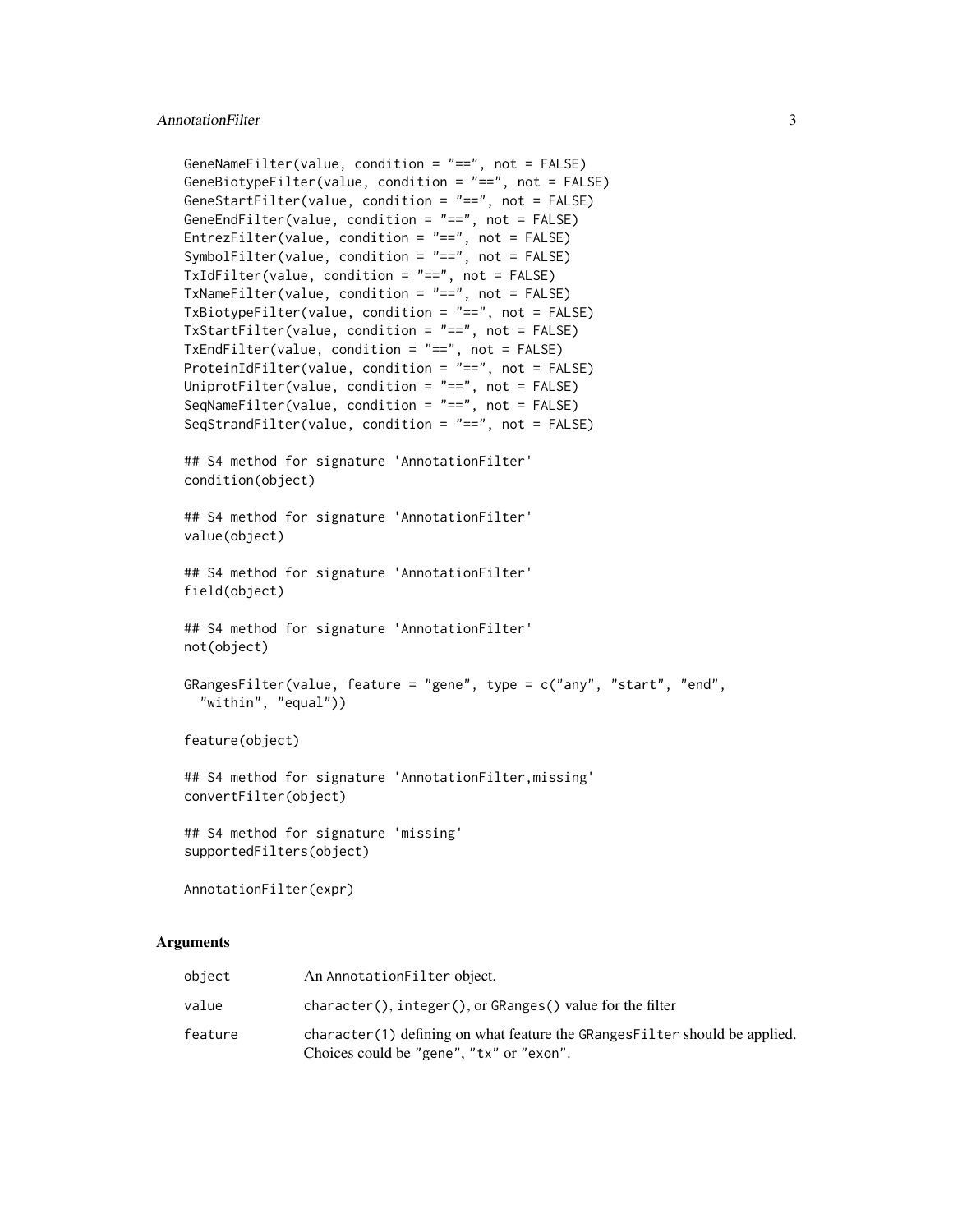<span id="page-3-0"></span>

| type      | character (1) indicating how overlaps are to be filtered. See find Overlaps in<br>the IRanges package for a description of this argument.                                                                                                                             |
|-----------|-----------------------------------------------------------------------------------------------------------------------------------------------------------------------------------------------------------------------------------------------------------------------|
| expr      | A filter expression, written as a formula, to be converted to an Annotation Filter<br>or AnnotationFilterList class. See below for examples.                                                                                                                          |
| condition | character(1) defining the condition to be used in the filter. For Integer Filter<br>or DoubleFilter, one of "==", "!=", ">", "<", ">=" or "<=". For CharacterFilter,<br>one of "==", "!=", "startsWith", "endsWith" or "contains". Default con-<br>dition is $"=="$ . |
| not       | logical(1) whether the Annotation Filter is negated. TRUE indicates is negated<br>(!). FALSE indicates not negated. Default not is FALSE.                                                                                                                             |

#### Details

By default filters are only available for tables containing the field on which the filter acts (i.e. that contain a column with the name matching the value of the field slot of the object). See the vignette for a description to use filters for databases in which the database table column name differs from the default field of the filter.

Filter expressions for the AnnotationFilter class have to be written as formulas, i.e. starting with a $\sim$ .

#### Value

The constructor function return an object extending AnnotationFilter. For the return value of the other methods see the methods' descriptions.

character(1) that can be used as input to a dplyr filter.

AnnotationFilter returns an [AnnotationFilter](#page-1-1) or an [AnnotationFilterList](#page-4-1).

#### Note

Translation of nested filter expressions using the AnnotationFilter function is not yet supported.

#### See Also

[AnnotationFilterList](#page-4-1) for combining AnnotationFilter objects.

#### Examples

```
## filter by GRanges
GRangesFilter(GenomicRanges::GRanges("chr10:87869000-87876000"))
## Create a SymbolFilter to filter on a gene's symbol.
sf <- SymbolFilter("BCL2")
sf
## Create a GeneStartFilter to filter based on the genes' chromosomal start
## coordinates
gsf <- GeneStartFilter(10000, condition = ">")
gsf
filter <- SymbolFilter("ADA", "==")
```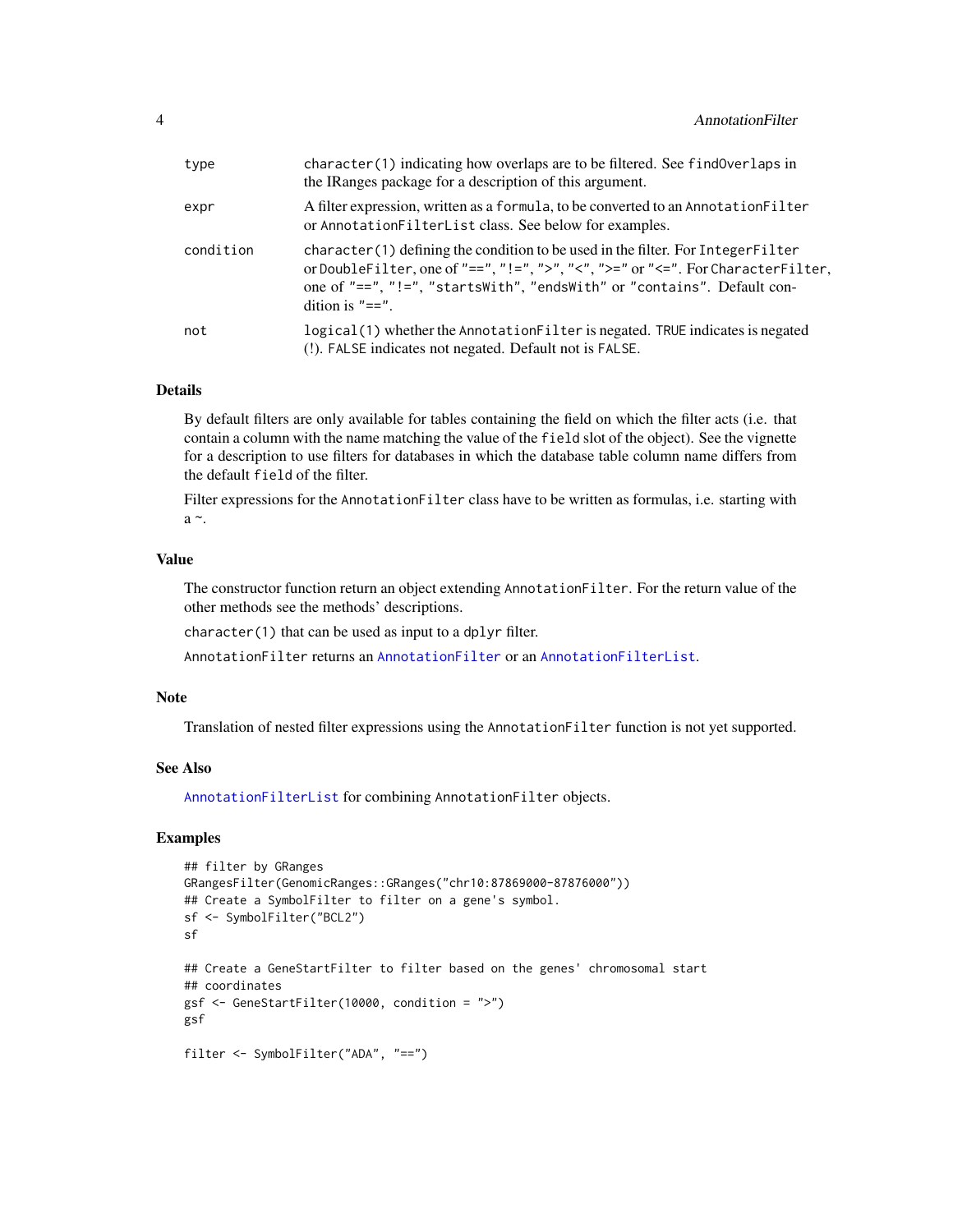```
result <- convertFilter(filter)
result
supportedFilters()
## Convert a filter expression based on a gene ID to a GeneIdFilter
gnf <- AnnotationFilter(~ gene_id == "BCL2")
gnf
## Same conversion but for two gene IDs.
gnf <- AnnotationFilter(~ gene_id %in% c("BCL2", "BCL2L11"))
gnf
## Converting an expression that combines multiple filters. As a result we
## get an AnnotationFilterList containing the corresponding filters.
## Be aware that nesting of expressions/filters does not work.
flt <- AnnotationFilter(~ gene_id %in% c("BCL2", "BCL2L11") &
                        tx_biotype == "nonsense_mediated_decay" |
                        seq_name == "Y")flt
```
<span id="page-4-1"></span>AnnotationFilterList *Combining annotation filters*

#### Description

The AnnotationFilterList allows to combine filter objects extending the [AnnotationFilter](#page-1-1) class to construct more complex queries. Consecutive filter objects in the AnnotationFilterList can be combined by a logical *and* (&) or *or* (|). The AnnotationFilterList extends list, individual elements can thus be accessed with [[.

value() get a list with the AnnotationFilter objects. Use [[ to access individual filters.

logicOp() gets the logical operators separating successive AnnotationFilter.

not() gets the logical operators separating successive AnnotationFilter.

Converts an AnnotationFilterList object to a character(1) giving an equation that can be used as input to a dplyr filter.

#### Usage

```
AnnotationFilterList(..., logicOp = character(), logOp = character(),
 not = FALSE, .groupingFlag = FALSE)
```

```
## S4 method for signature 'AnnotationFilterList'
value(object)
```

```
## S4 method for signature 'AnnotationFilterList'
logicOp(object)
```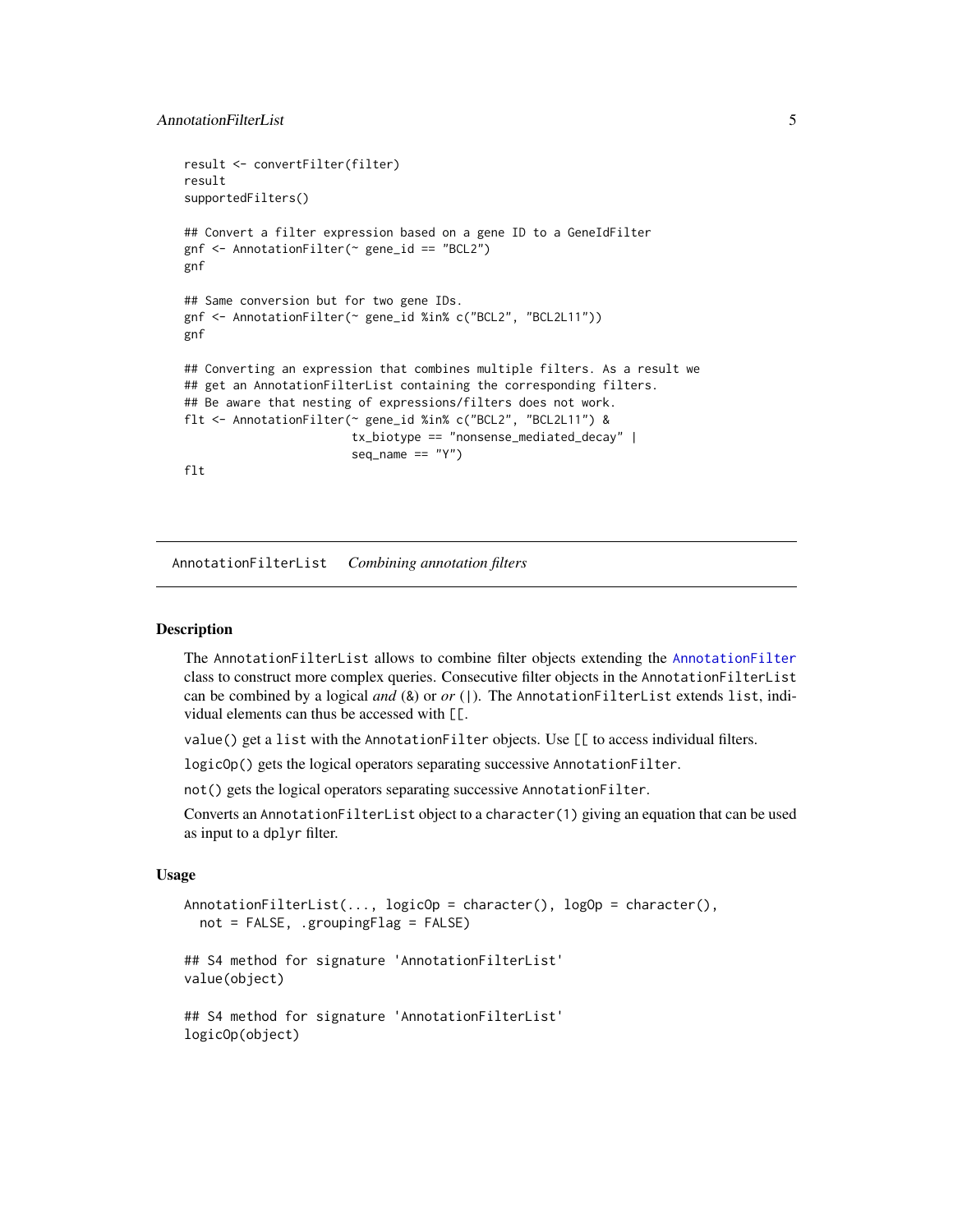```
## S4 method for signature 'AnnotationFilterList'
not(object)
## S4 method for signature 'AnnotationFilterList'
distributeNegation(object,
  .prior_negation = FALSE)
## S4 method for signature 'AnnotationFilterList,missing'
convertFilter(object)
## S4 method for signature 'AnnotationFilterList'
show(object)
```
#### Arguments

|                           | individual AnnotationFilter objects or a mixture of AnnotationFilter and<br>AnnotationFilterList objects.                                                                                                                                                                                                                                                                                                                                                                                                          |
|---------------------------|--------------------------------------------------------------------------------------------------------------------------------------------------------------------------------------------------------------------------------------------------------------------------------------------------------------------------------------------------------------------------------------------------------------------------------------------------------------------------------------------------------------------|
| logic0p                   | character of length equal to the number of submitted Annotation Filter ob-<br>jects - 1. Each value representing the logical operation to combine consecutive<br>filters, i.e. the first element being the logical operation to combine the first and<br>second Annotation Filter, the second element being the logical operation to<br>combine the second and third Annotation Filter and so on. Allowed values<br>are "&" and " ". The function assumes a logical <i>and</i> between all elements by<br>default. |
| log0p                     | Deprecated; use logic0p=.                                                                                                                                                                                                                                                                                                                                                                                                                                                                                          |
| not                       | logical of length one. Indicates whether the grouping of Annotation Filters<br>are to be negated.                                                                                                                                                                                                                                                                                                                                                                                                                  |
| .groupingFlag             | Flag desginated for internal use only.                                                                                                                                                                                                                                                                                                                                                                                                                                                                             |
| object<br>.prior_negation | An object of class Annotation FilterList.                                                                                                                                                                                                                                                                                                                                                                                                                                                                          |
|                           | $logical(1)$ unused argument.                                                                                                                                                                                                                                                                                                                                                                                                                                                                                      |

#### Value

AnnotationFilterList returns an AnnotationFilterList.

value() returns a list with AnnotationFilter objects.

logicOp() returns a character() vector of "&" or "|" symbols.

not() returns a character() vector of "&" or "|" symbols.

AnnotationFilterList object with DeMorgan's law applied to it such that it is equal to the original AnnotationFilterList object but all !'s are distributed out of the AnnotationFilterList object and to the nested AnnotationFilter objects.

character(1) that can be used as input to a dplyr filter.

#### Note

The AnnotationFilterList does not support containing empty elements, hence all elements of length  $== 0$  are removed in the constructor function.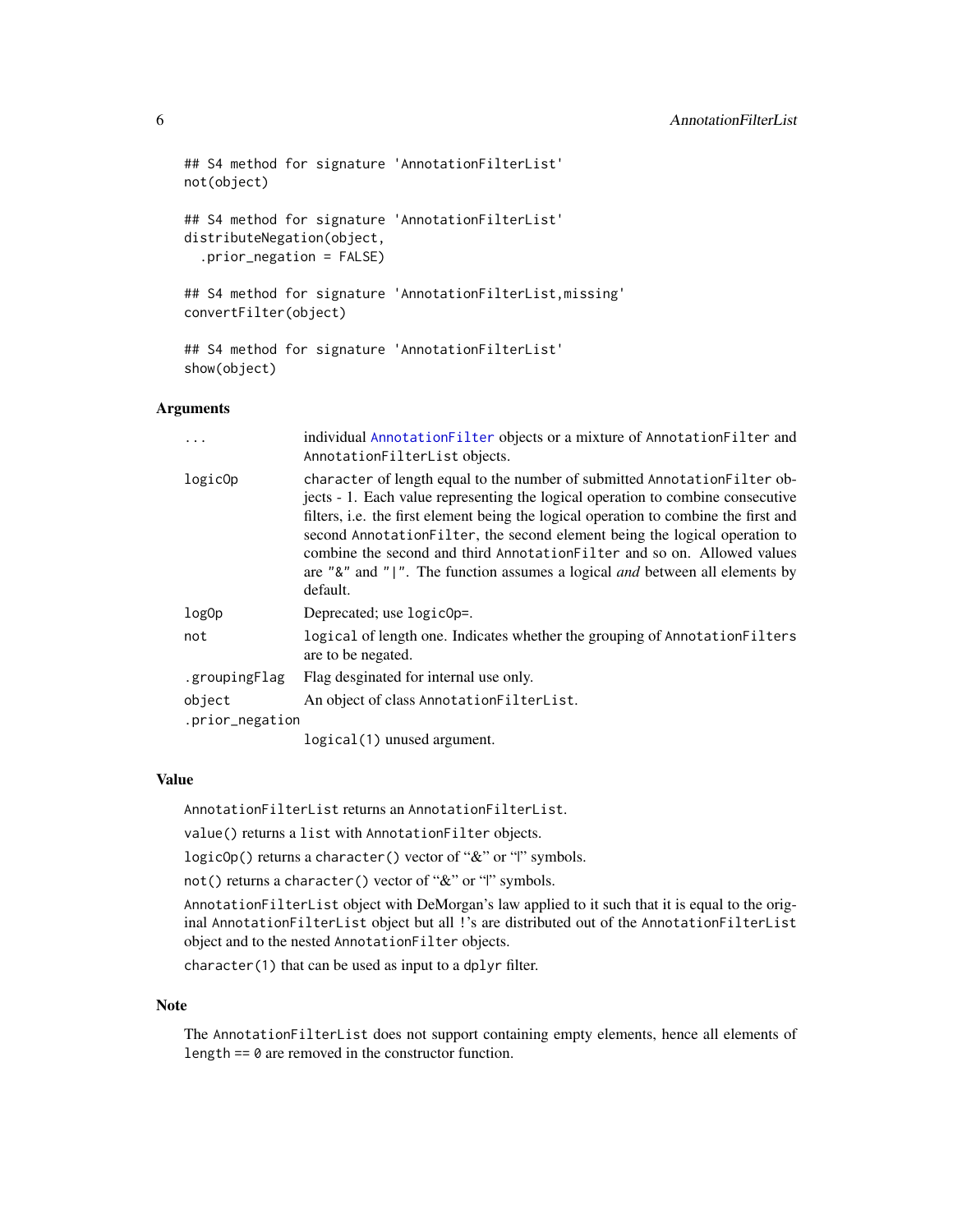#### <span id="page-6-0"></span>GenenameFilter 7

#### See Also

[supportedFilters](#page-1-2) for available [AnnotationFilter](#page-1-1) objects

#### Examples

```
## Create some AnnotationFilters
gf <- GeneNameFilter(c("BCL2", "BCL2L11"))
tbtf <- TxBiotypeFilter("protein_coding", condition = "!=")
## Combine both to an AnnotationFilterList. By default elements are combined
## using a logical "and" operator. The filter list represents thus a query
## like: get all features where the gene name is either ("BCL2" or "BCL2L11")
## and the transcript biotype is not "protein_coding".
afl <- AnnotationFilterList(gf, tbtf)
afl
## Access individual filters.
afl[[1]]
## Create a filter in the form of: get all features where the gene name is
## either ("BCL2" or "BCL2L11") and the transcript biotype is not
## "protein_coding" or the seq_name is "Y". Hence, this will get all feature
## also found by the previous AnnotationFilterList and returns also all
## features on chromosome Y.
afl <- AnnotationFilterList(gf, tbtf, SeqNameFilter("Y"),
                            logicOp = c("&", "|")afl
afl <- AnnotationFilter(~!(symbol == 'ADA' | symbol %startsWith% 'SNORD'))
afl <- distributeNegation(afl)
afl
afl <- AnnotationFilter(~symbol=="ADA" & tx_start > "400000")
result <- convertFilter(afl)
result
```
GenenameFilter *DEPRECATED Gene name filter*

#### Description

The GenenameFilter class and functions are deprecated. Please use the [GeneNameFilter\(\)](#page-1-2) instead.

#### Usage

```
GenenameFilter(value, condition = "==", not = FALSE)
```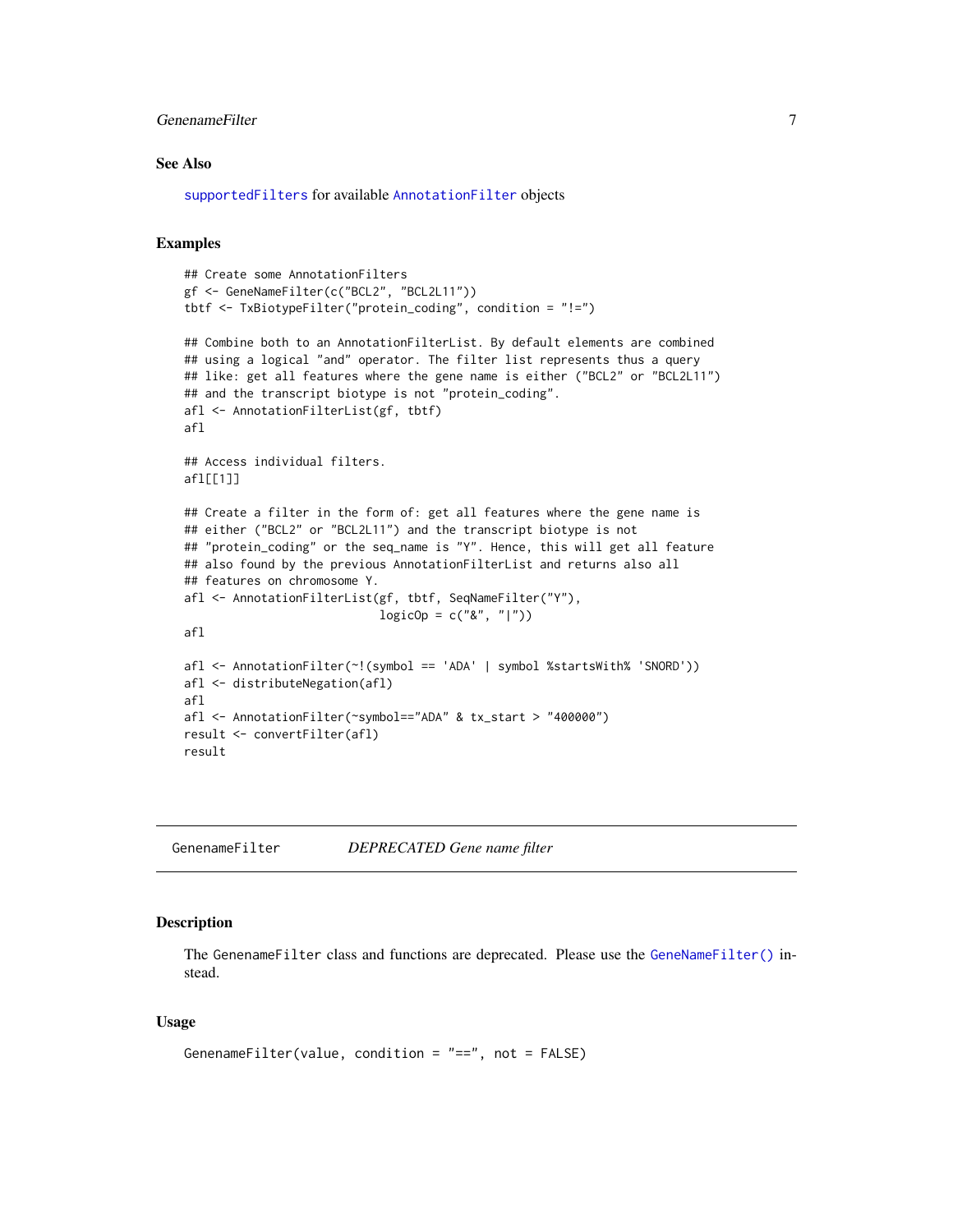## Arguments

| value     | character() value for the filter                                                                                                                        |
|-----------|---------------------------------------------------------------------------------------------------------------------------------------------------------|
| condition | character (1) defining the condition to be used in the filter. One of "==", "!=",<br>"startsWith", "endsWith" or "contains". Default condition is "==". |
| not       | logical(1) whether the Annotation Filter is negated. TRUE indicates is negated<br>(!). FALSE indicates not negated. Default not is FALSE.               |

### Value

The constructor function return a GenenameFilter.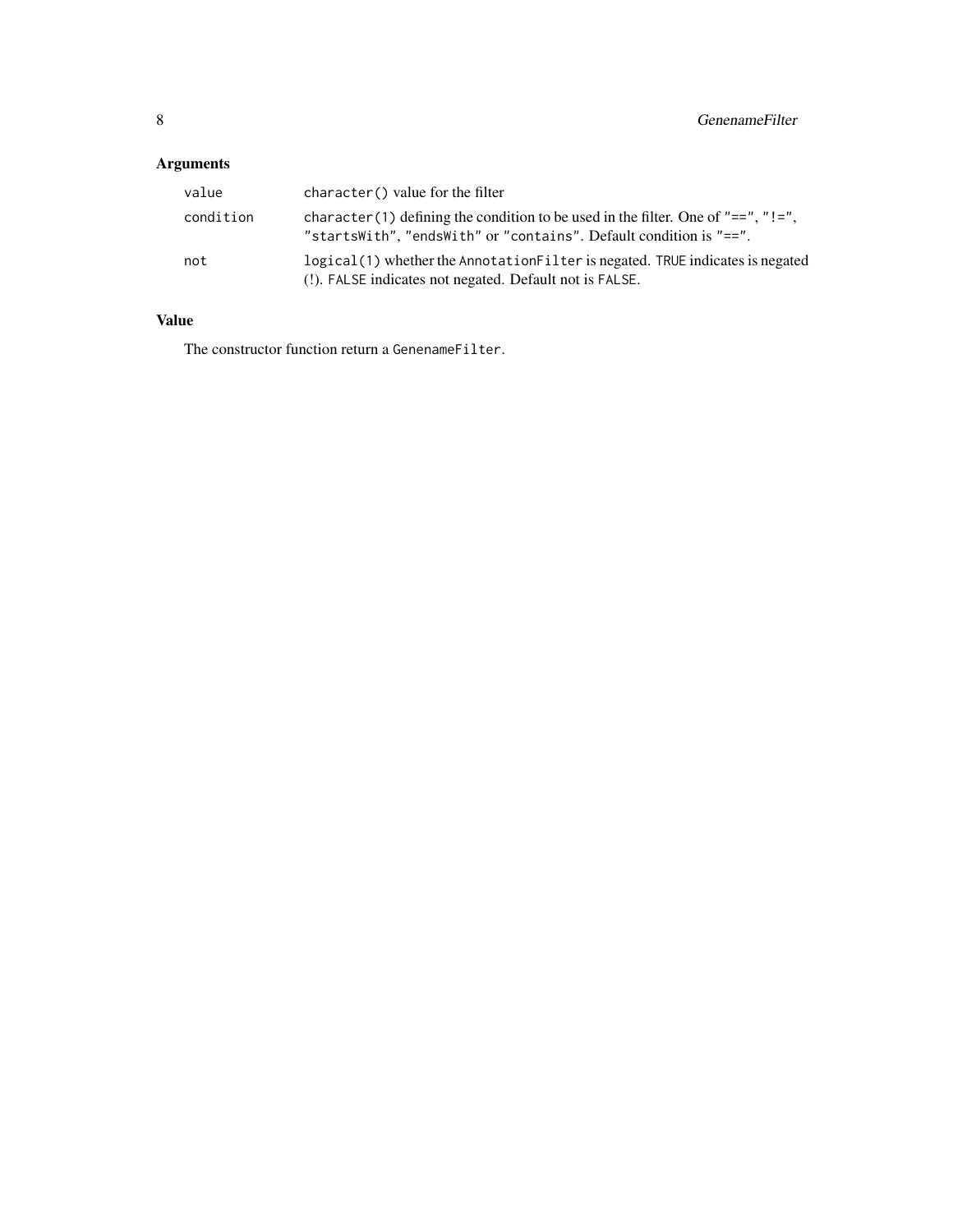# <span id="page-8-0"></span>**Index**

```
.GRangesFilter (AnnotationFilter), 2
AnnotationFilter, 2, 2, 4–7
AnnotationFilter-class
        (AnnotationFilter), 2
AnnotationFilterList, 2, 4, 5
AnnotationFilterList-class
        (AnnotationFilterList), 5
CdsEndFilter (AnnotationFilter), 2
CdsEndFilter-class (AnnotationFilter), 2
CdsStartFilter (AnnotationFilter), 2
CdsStartFilter-class
        (AnnotationFilter), 2
CharacterFilter-class
        (AnnotationFilter), 2
condition (AnnotationFilter), 2
condition,AnnotationFilter-method
        (AnnotationFilter), 2
convertFilter (AnnotationFilterList), 5
convertFilter,AnnotationFilter,missing-method
GeneIdFilter (AnnotationFilter), 2
        (AnnotationFilter), 2
convertFilter,AnnotationFilterList,missing-method
GeneNameFilter (AnnotationFilter), 2
        (AnnotationFilterList), 5
distributeNegation
        (AnnotationFilterList), 5
distributeNegation,AnnotationFilterList-method
GenenameFilter-class (GenenameFilter), 7
        (AnnotationFilterList), 5
DoubleFilter-class (AnnotationFilter), 2
EntrezFilter (AnnotationFilter), 2
EntrezFilter-class (AnnotationFilter), 2
ExonEndFilter (AnnotationFilter), 2
ExonEndFilter-class (AnnotationFilter),
        2
ExonIdFilter (AnnotationFilter), 2
ExonIdFilter-class (AnnotationFilter), 2
ExonNameFilter (AnnotationFilter), 2
ExonNameFilter-class
        (AnnotationFilter), 2
                                                        2
                                                        2
                                                         \mathfrak{D}logicOp,AnnotationFilterList-method
```

```
ExonRankFilter (AnnotationFilter), 2
ExonRankFilter-class
        (AnnotationFilter), 2
ExonStartFilter (AnnotationFilter), 2
ExonStartFilter-class
        (AnnotationFilter), 2
feature (AnnotationFilter), 2
field (AnnotationFilter), 2
field,AnnotationFilter-method
        (AnnotationFilter), 2
GeneBiotypeFilter (AnnotationFilter), 2
GeneBiotypeFilter-class
        (AnnotationFilter), 2
GeneEndFilter (AnnotationFilter), 2
GeneEndFilter-class (AnnotationFilter),
GeneIdFilter, 2
GeneIdFilter-class (AnnotationFilter), 2
GenenameFilter, 7
GeneNameFilter(), 7
GeneNameFilter-class
        (AnnotationFilter), 2
GeneStartFilter (AnnotationFilter), 2
GeneStartFilter-class
        (AnnotationFilter), 2
GRangesFilter (AnnotationFilter), 2
GRangesFilter-class (AnnotationFilter),
IntegerFilter-class (AnnotationFilter),
logicOp (AnnotationFilterList), 5
```
*(*AnnotationFilterList*)*, [5](#page-4-0)